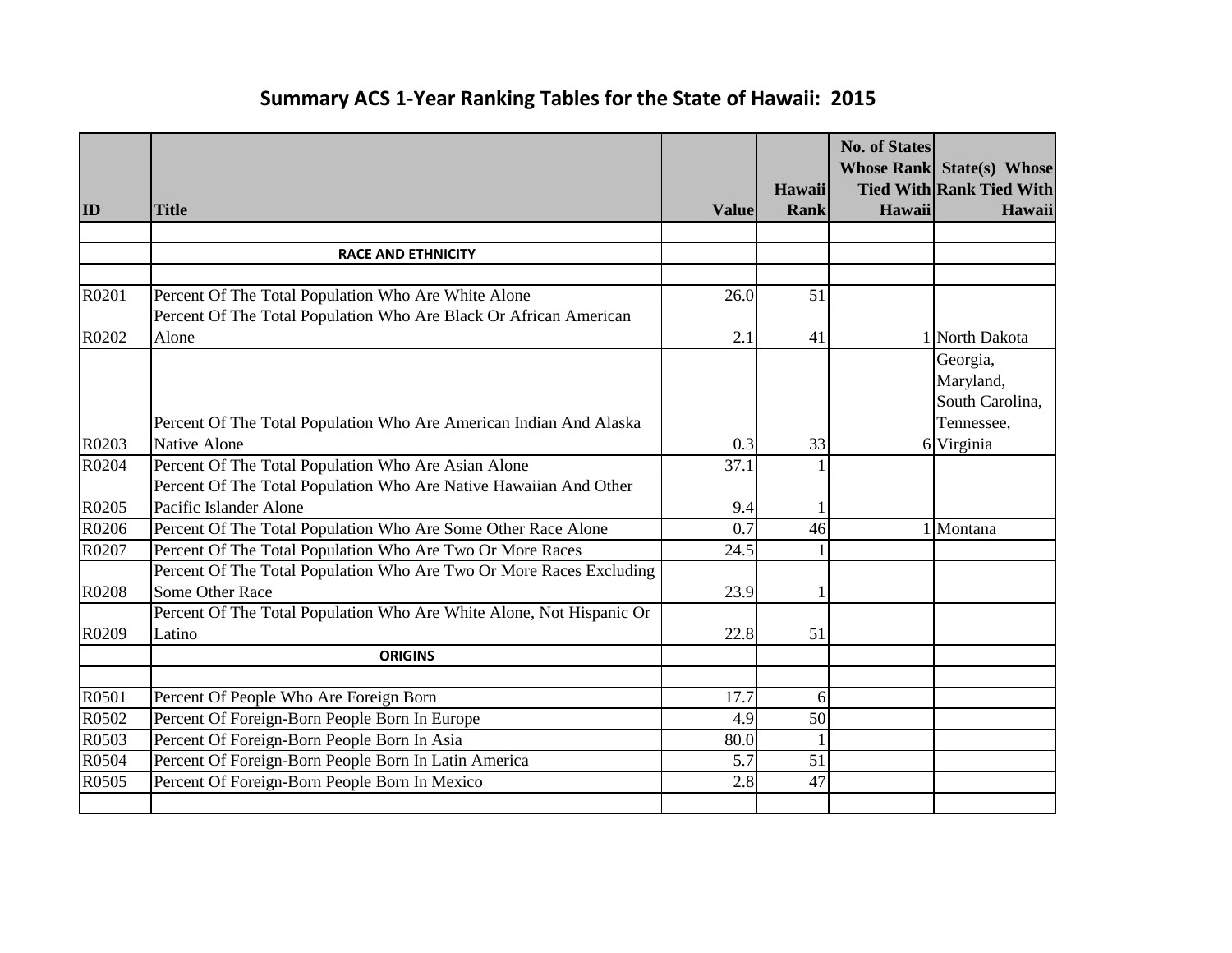|       |                                                                     |              |                | <b>No. of States</b> | <b>Whose Rank</b> State(s) Whose |
|-------|---------------------------------------------------------------------|--------------|----------------|----------------------|----------------------------------|
|       |                                                                     |              | Hawaii         |                      | <b>Tied With Rank Tied With</b>  |
| ID    | <b>Title</b>                                                        | <b>Value</b> | Rank           | Hawaii               | Hawaii                           |
|       | <b>MOBILITY</b>                                                     |              |                |                      |                                  |
|       |                                                                     |              |                |                      |                                  |
|       | Percent Of The Native Population Born In Their State Of Residence   |              |                |                      |                                  |
| R0601 | (Including Puerto Rico)                                             | 64.4         | 29             |                      |                                  |
|       | Percent Of People 1 Year And Over Who Lived In A Different House In |              |                |                      |                                  |
| R0701 | Either The U.S. Or Puerto Rico 1 Year Ago                           | 13.5         | 38             |                      | 1 Vermont                        |
|       | Percent Of People 1 Year And Over Who Lived In A Different House    |              |                |                      |                                  |
| R0702 | Within The Same State (Including Puerto Rico) 1 Year Ago            | 9.7          | 43             |                      |                                  |
|       | Percent Of People 1 Year And Over Who Lived In A Different State    |              |                |                      | Arizona,                         |
| R0703 | (Including Puerto Rico) 1 Year Ago                                  | 3.8          | 11             |                      | 2 Rhode Island                   |
|       |                                                                     |              |                |                      |                                  |
|       | <b>TRAVEL TO WORK</b>                                               |              |                |                      |                                  |
|       |                                                                     |              |                |                      |                                  |
|       | Mean Travel Time To Work Of Workers 16 Years And Over Who Did       |              |                |                      |                                  |
| R0801 | Not Work At Home (Minutes)                                          | 27.4         | 11             |                      |                                  |
|       | Percent Of Workers 16 Years And Over Who Traveled To Work By Car,   |              |                |                      |                                  |
| R0802 | Truck, Or Van--Drove Alone                                          | 67.4         | 49             |                      |                                  |
|       | Percent Of Workers 16 Years And Over Who Traveled To Work By Car,   |              |                |                      |                                  |
| R0803 | Truck, Or Van--Carpooled                                            | 13.5         | $\mathbf{1}$   |                      |                                  |
|       | Percent Of Workers 16 Years And Over Who Traveled To Work By        |              |                |                      |                                  |
| R0804 | Public Transportation (Excluding Taxicab)                           | 7.0          | 7              |                      |                                  |
|       | Percent Of Workers 16 Years And Over Who Worked Outside County Of   |              |                |                      |                                  |
| R0805 | Residence                                                           | 0.9          | 51             |                      |                                  |
|       |                                                                     |              |                |                      |                                  |
|       | <b>AGING</b>                                                        |              |                |                      |                                  |
|       |                                                                     |              |                |                      |                                  |
| R1001 | Percent Of Grandparents Responsible For Their Grandchildren         | 18.1         | 51             |                      |                                  |
| R1104 | Percent Of Households With One Or More People 65 Years And Over     | 34.8         | $\overline{2}$ |                      |                                  |
|       | Percent Of People 65 Years And Over Below Poverty Level In The Past |              |                |                      | Michigan,                        |
| R1703 | 12 Months                                                           | 7.8          | 30             |                      | 2 Pennsylvania                   |
|       |                                                                     |              |                |                      |                                  |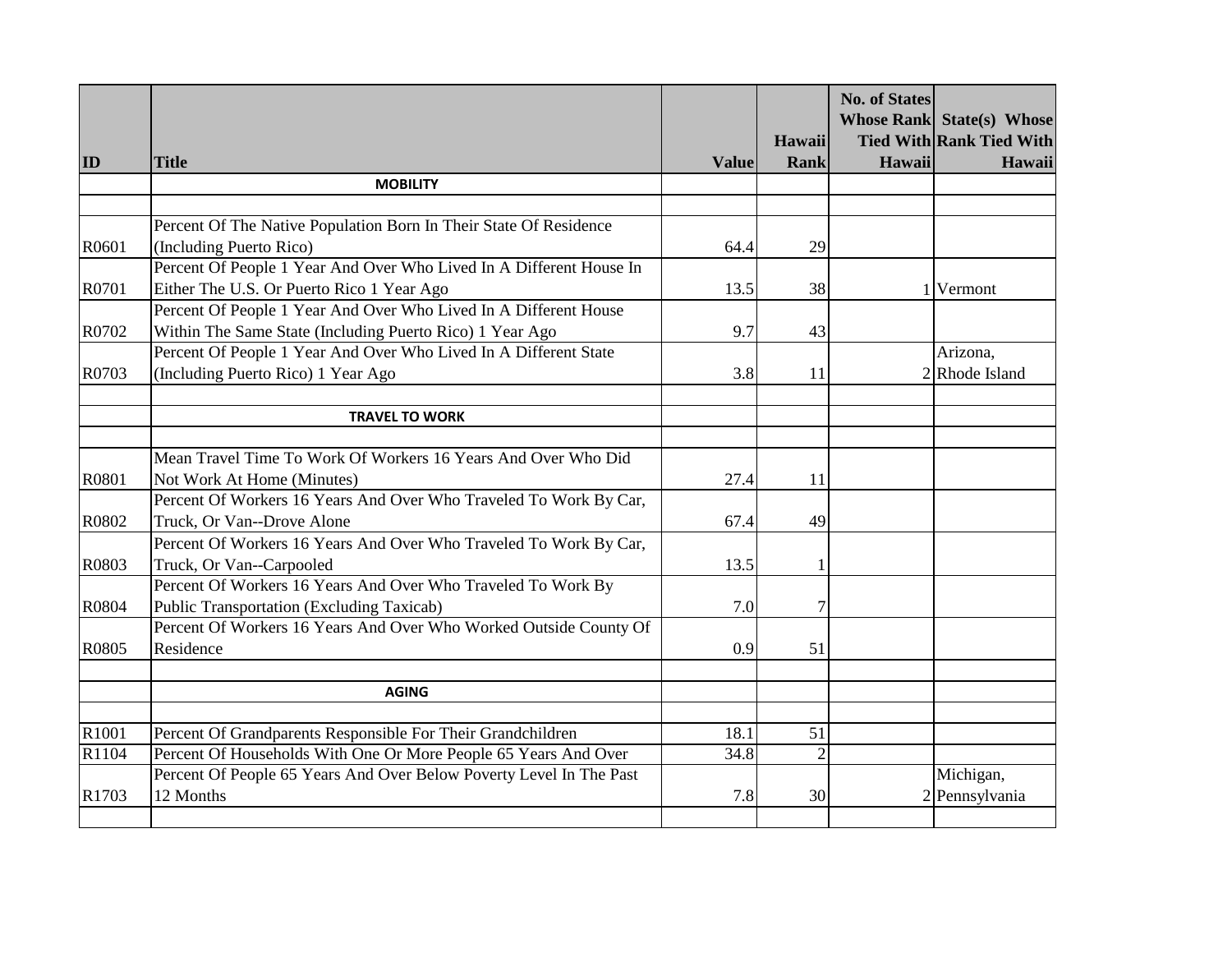|                   |                                                                       |              |                 | <b>No. of States</b> |                                  |
|-------------------|-----------------------------------------------------------------------|--------------|-----------------|----------------------|----------------------------------|
|                   |                                                                       |              |                 |                      | <b>Whose Rank State(s) Whose</b> |
|                   |                                                                       |              | <b>Hawaii</b>   |                      | <b>Tied With Rank Tied With</b>  |
| ID                | <b>Title</b>                                                          | <b>Value</b> | Rank            | Hawaii               | Hawaii                           |
|                   | <b>CHILDREN</b>                                                       |              |                 |                      |                                  |
|                   |                                                                       |              |                 |                      |                                  |
|                   | Percent Of Children Under 18 Years Below Poverty Level In The Past 12 |              |                 |                      |                                  |
| R1704             | Months (for Whom Poverty Status Is Determined)                        | 14.2         | 44              |                      |                                  |
|                   | Percent Of Children Under 6 Years Old With All Parents In The Labor   |              |                 |                      |                                  |
| R2302             | Force                                                                 | 63.3         | 40              |                      |                                  |
| R1001             | Percent Of Grandparents Responsible For Their Grandchildren           | 18.1         | $\overline{51}$ |                      |                                  |
|                   | Percent Of Households That Are Married-Couple Families With Own       |              |                 |                      |                                  |
| R1102             | Children Under 18 Years                                               | 19.6         | 15              |                      |                                  |
| R1103             | Percent Of Households With One Or More People Under 18 Years          | 31.6         | 14              |                      |                                  |
|                   | Percent Of Related Children Under 18 Years Below Poverty Level in the |              |                 |                      |                                  |
| R1702             | Past 12 Months                                                        | 13.6         | 44              |                      |                                  |
|                   | Women 15 To 50 Years Old Who Had a Birth in the Past 12 Months (Per   |              |                 |                      |                                  |
| R1303             | 1,000 Women)                                                          | 57           | 13              |                      | 1 Montana                        |
| R1304             | Total Fertility Rate (TFR) of Women (Per 1,000 Women)                 | 1,962        | 14              |                      |                                  |
|                   |                                                                       |              |                 |                      |                                  |
|                   | <b>RELATIONSHIPS</b>                                                  |              |                 |                      |                                  |
|                   |                                                                       |              |                 |                      |                                  |
| R1101             | Percent Of Households That Are Married-Couple Families                | 52.1         | 3               |                      |                                  |
|                   | Percent Of Households That Are Married-Couple Families With Own       |              |                 |                      |                                  |
| R1102             | Children Under 18 Years                                               | 19.6         | 15              |                      |                                  |
| R1103             | Percent Of Households With One Or More People Under 18 Years          | 31.6         | 14              |                      |                                  |
| R1104             | Percent Of Households With One Or More People 65 Years And Over       | 34.8         | $\overline{2}$  |                      |                                  |
| R1105             | Average Household Size                                                | 3.11         | $\overline{2}$  |                      |                                  |
| R <sub>1106</sub> | Percent Of Households That Are Multigenerational                      | 7.7          | $\mathbf{1}$    |                      |                                  |
| R1201             | Percent Of Men 15 Years And Over Who Were Never Married               | 37.7         | 11              |                      |                                  |
| R1202             | Percent Of Women 15 Years And Over Who Were Never Married             | 29.3         | 23              |                      |                                  |
|                   | Ratio Of Unmarried Men 15 To 44 Years Per 100 Unmarried Women 15      |              |                 |                      |                                  |
| R1203             | To 44 Years                                                           | 127.0        | 3               |                      |                                  |
| R1204             | Median Age At First Marriage For Men                                  | 28.9         | 30              |                      | 1 Indiana                        |
| R1205             | Median Age At First Marriage For Women                                | 28.2         | 15              |                      |                                  |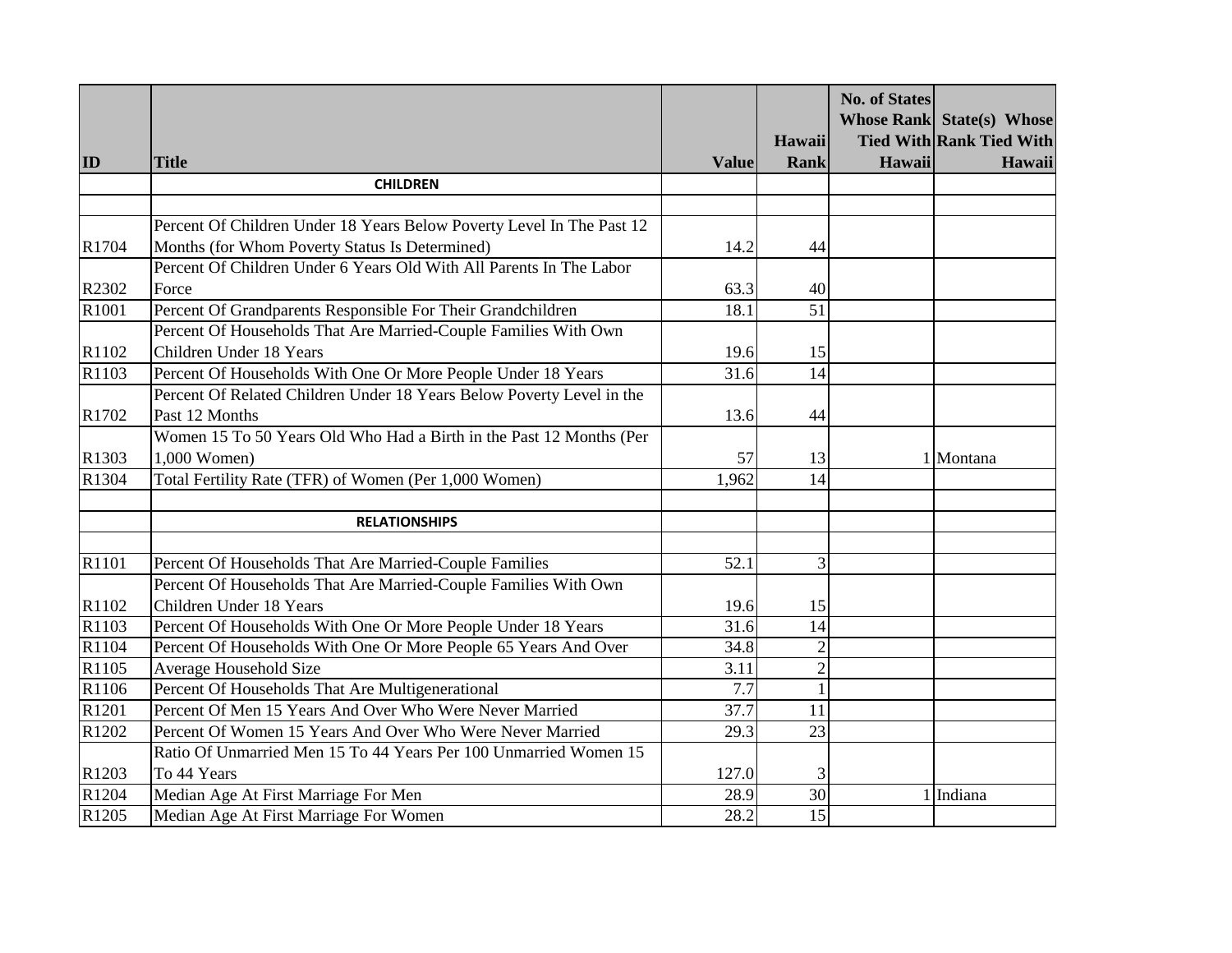|       |                                                                      |              |        | <b>No. of States</b> | <b>Whose Rank State(s) Whose</b> |
|-------|----------------------------------------------------------------------|--------------|--------|----------------------|----------------------------------|
|       |                                                                      |              | Hawaii |                      | <b>Tied With Rank Tied With</b>  |
| ID    | <b>Title</b>                                                         | <b>Value</b> | Rank   | Hawaii               | Hawaii                           |
|       | Marriage Rate Per 1,000 Women 15 Years And Over (Marriages in the    |              |        |                      |                                  |
| R1251 | Last Year Per 1,000 Women)                                           | 21.8         |        |                      |                                  |
|       | Marriage Rate Per 1,000 Men 15 Years And Over (Marriages in the Last |              |        |                      |                                  |
| R1252 | Year Per 1,000 Men)                                                  | 25.5         | 3      |                      | 1 Alaska                         |
|       | Divorce Rate Per 1,000 Women 15 Years And Over (Divorces In The Last |              |        |                      |                                  |
| R1253 | Year Per 1,000 Women)                                                | 5.6          | 50     |                      |                                  |
|       |                                                                      |              |        |                      | District of                      |
|       | Divorce Rate Per 1,000 Men 15 Years And Over (Divorces in the Last   |              |        |                      | Columbia,                        |
| R1254 | Year Per 1,000 Men)                                                  | 6.8          | 41     |                      | $2$ Illinois                     |
|       |                                                                      |              |        |                      |                                  |
|       | <b>EDUCATION</b>                                                     |              |        |                      |                                  |
|       |                                                                      |              |        |                      |                                  |
|       | Percent Of People 25 Years And Over Who Have Completed High School   |              |        |                      |                                  |
| R1501 | (Includes Equivalency)                                               | 90.9         | 15     |                      |                                  |
|       | Percent Of People 25 Years And Over Who Have Completed A Bachelor's  |              |        |                      |                                  |
| R1502 | Degree                                                               | 31.4         | 19     |                      |                                  |
|       |                                                                      |              |        |                      |                                  |
|       | Percent Of People 25 Years And Over Who Have Completed An            |              |        |                      | Maine, Missouri,                 |
| R1503 | <b>Advanced Degree</b>                                               | 10.6         | 25     |                      | 3 North Carolina                 |
|       |                                                                      |              |        |                      |                                  |
|       | <b>LANGUAGE</b>                                                      |              |        |                      |                                  |
|       |                                                                      |              |        |                      |                                  |
|       | Percent Of People 5 Years And Over Who Speak A Language Other Than   |              |        |                      |                                  |
| R1601 | English At Home                                                      | 26.1         | 9      |                      |                                  |
| R1602 | Percent Of People 5 Years And Over Who Speak Spanish At Home         | 2.4          | 42     |                      | 1 Mississippi                    |
|       | Percent Of People 5 Years And Over Who Speak English Less Than "Very |              |        |                      |                                  |
| R1603 | Well"                                                                | 12.4         |        |                      |                                  |
|       |                                                                      |              |        |                      |                                  |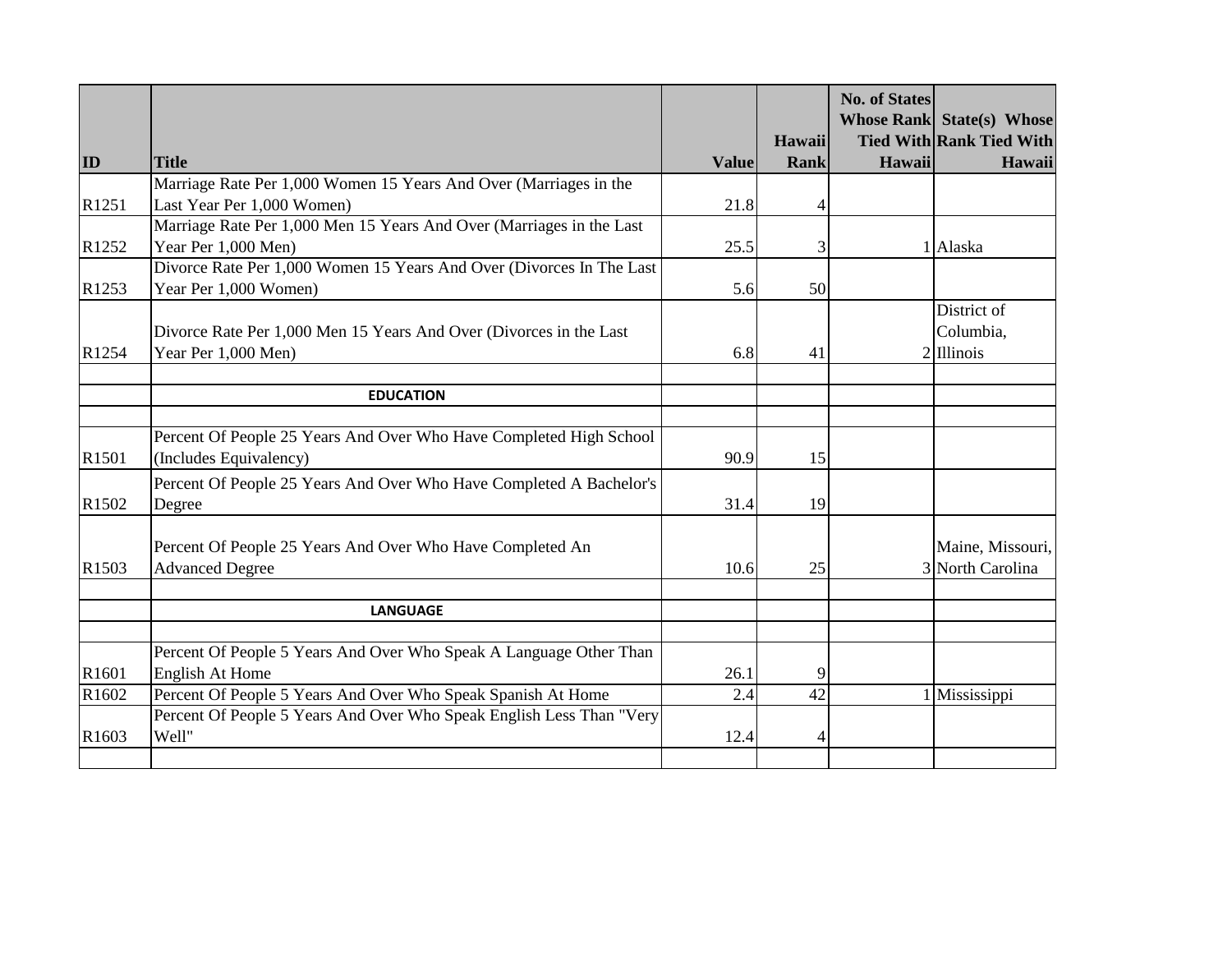|       |                                                                       |              |                 | <b>No. of States</b> | <b>Whose Rank State(s) Whose</b> |
|-------|-----------------------------------------------------------------------|--------------|-----------------|----------------------|----------------------------------|
|       |                                                                       |              | Hawaii          |                      | <b>Tied With Rank Tied With</b>  |
| ID    | <b>Title</b>                                                          | <b>Value</b> | Rank            | Hawaii               | Hawaii                           |
|       | <b>POVERTY</b>                                                        |              |                 |                      |                                  |
|       |                                                                       |              |                 |                      |                                  |
|       | Percent Of People Below Poverty Level In The Past 12 Months (For      |              |                 |                      |                                  |
| R1701 | Whom Poverty Status Is Determined)                                    | 10.6         | 45              |                      |                                  |
|       | Percent Of Related Children Under 18 Years Below Poverty Level In The |              |                 |                      |                                  |
| R1702 | Past 12 Months                                                        | 13.6         | 44              |                      |                                  |
|       | Percent Of People 65 Years And Over Below Poverty Level In The Past   |              |                 |                      | Michigan,                        |
| R1703 | 12 Months                                                             | 7.8          | 30              |                      | 2 Pennsylvania                   |
|       | Percent Of Children Under 18 Years Below Poverty Level In The Past 12 |              |                 |                      |                                  |
| R1704 | Months (For Whom Poverty Status Is Determined)                        | 14.2         | 44              |                      |                                  |
|       |                                                                       |              |                 |                      |                                  |
|       | <b>DISABILITY</b>                                                     |              |                 |                      |                                  |
|       |                                                                       |              |                 |                      |                                  |
| R1810 | Percent Of People With A Disability                                   | 10.8         | 45              |                      |                                  |
| R1811 | Employment to Population Ratio for People With a Disability           | 40.2         | 15              |                      |                                  |
|       |                                                                       |              |                 |                      |                                  |
|       | <b>INCOME</b>                                                         |              |                 |                      |                                  |
|       |                                                                       |              |                 |                      |                                  |
| R1901 | Median Household Income (In 2015 Inflation-adjusted Dollars)          | 73,486       | 3               |                      |                                  |
| R1902 | Median Family Income (In 2015 Inflation-adjusted Dollars)             | 83,823       | 8               |                      |                                  |
| R1903 | Percent Of Households With Retirement Income                          | 24.0         | 3               |                      |                                  |
| R1904 | Percent Of Households With Cash Public Assistance Income              | 3.0          | $\overline{17}$ |                      | 1 Oklahoma                       |
|       | Median Earnings For Male Full-Time, Year-Round Workers (In 2015       |              |                 |                      |                                  |
| R2001 | Inflation-adjusted Dollars)                                           | 48,074       | 25              |                      |                                  |
|       | Median Earnings For Female Full-Time, Year-Round Workers (In 2015     |              |                 |                      |                                  |
| R2002 | <b>Inflation-adjusted Dollars)</b>                                    | 40,434       | 17              |                      |                                  |
| R2201 | Percent Of Households That Receive Food Stamps/SNAP                   | 11.5         | 33              |                      | 2 Idaho, Indiana                 |
|       |                                                                       |              |                 |                      |                                  |
|       | <b>VETERANS</b>                                                       |              |                 |                      |                                  |
|       |                                                                       |              |                 |                      |                                  |
|       | Percent Of The Civilian Population 18 Years And Over Who Are          |              |                 |                      |                                  |
| R2101 | Veterans                                                              | 10.0         | 5               |                      | 1 Maine                          |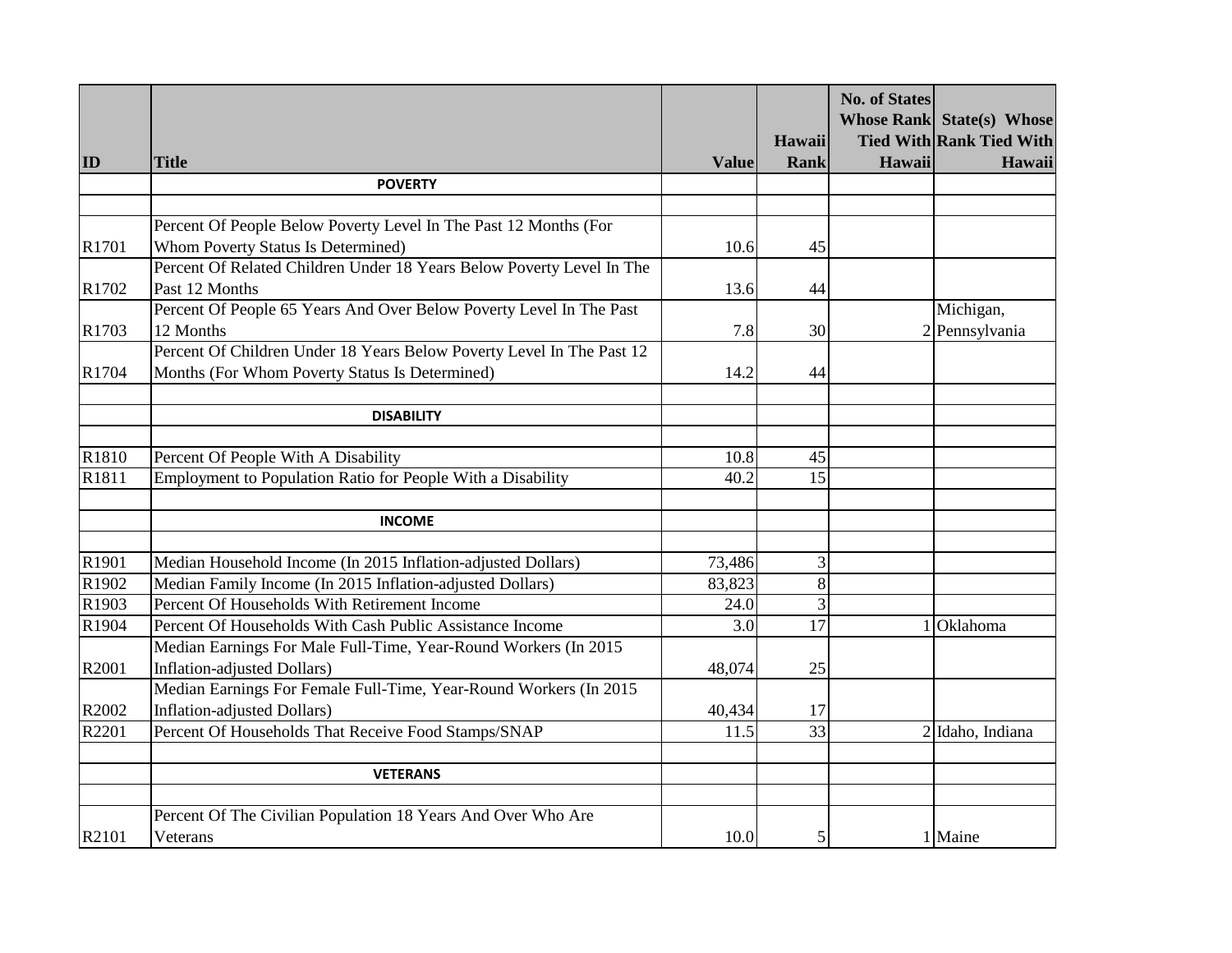| <b>Whose Rank State(s) Whose</b> |
|----------------------------------|
| <b>Tied With Rank Tied With</b>  |
| Hawaii                           |
|                                  |
|                                  |
| District of                      |
| 1 Columbia                       |
|                                  |
|                                  |
|                                  |
| 1 Connecticut                    |
|                                  |
|                                  |
|                                  |
|                                  |
|                                  |
|                                  |
|                                  |
|                                  |
| Alabama, Iowa,                   |
| Minnesota,                       |
| Nebraska,                        |
| Oklahoma                         |
|                                  |
|                                  |
| Maine,                           |
| 2 South Carolina                 |
|                                  |
|                                  |
|                                  |
|                                  |
|                                  |
|                                  |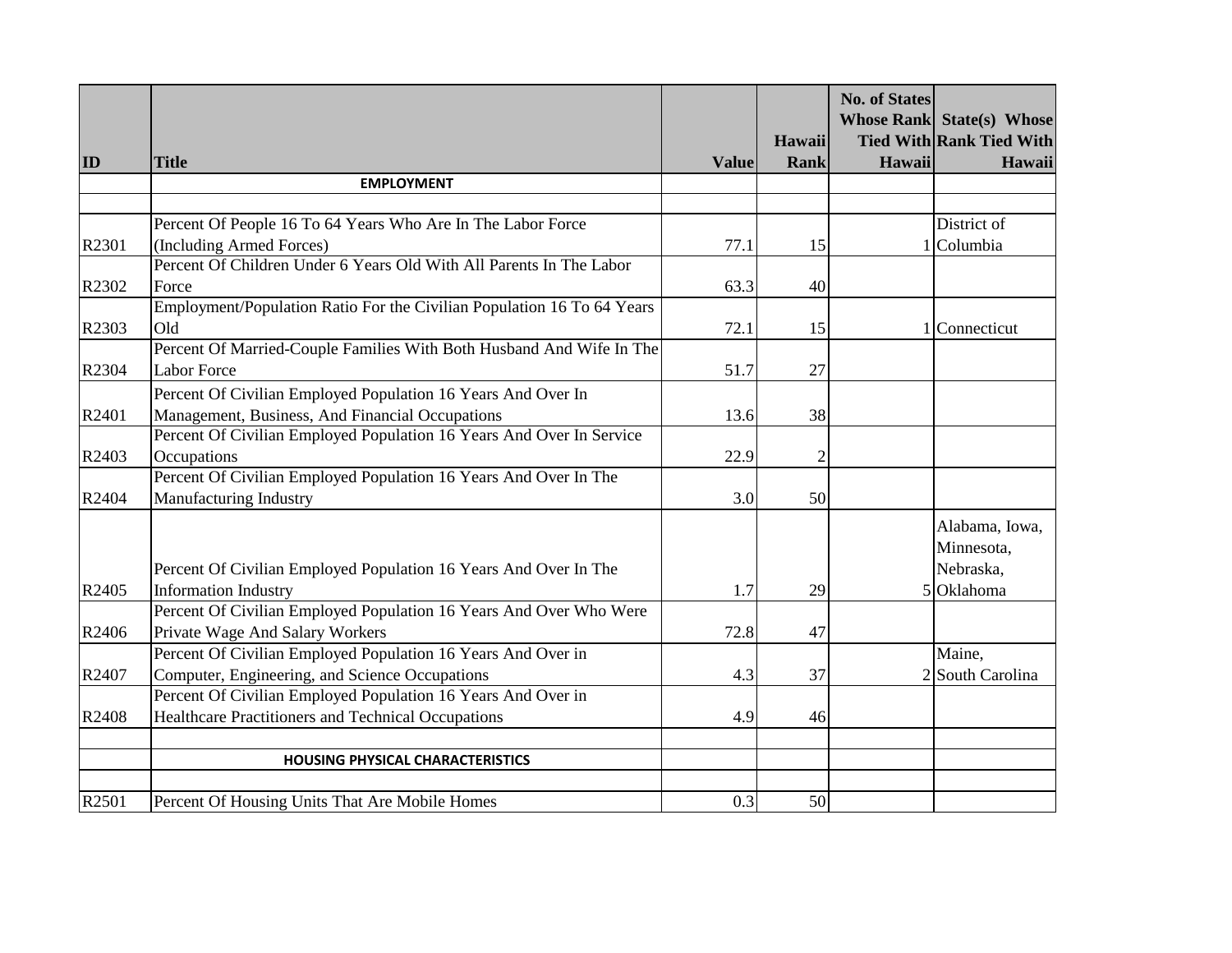|       |                                                                         |              |              | <b>No. of States</b> | <b>Whose Rank State(s) Whose</b> |
|-------|-------------------------------------------------------------------------|--------------|--------------|----------------------|----------------------------------|
|       |                                                                         |              | Hawaii       |                      | <b>Tied With Rank Tied With</b>  |
| ID    | <b>Title</b>                                                            | <b>Value</b> | Rank         | Hawaii               | Hawaii                           |
|       |                                                                         |              |              |                      | Indiana, Kansas,                 |
|       |                                                                         |              |              |                      | Kentucky,                        |
|       |                                                                         |              |              |                      | Minnesota,                       |
|       |                                                                         |              |              |                      | Mississippi,                     |
|       |                                                                         |              |              |                      | New Jersey,                      |
| R2502 | Percent Of Housing Units That Were Built In 2014 Or Later               | 0.4          | 28           |                      | 7 New Mexico                     |
| R2503 | Percent Of Housing Units That Were Built In 1939 Or Earlier             | 3.3          | 47           |                      |                                  |
|       | Percent Of Occupied Housing Units That Were Moved into in 2015 Or       |              |              |                      |                                  |
| R2504 | Later                                                                   | 8.1          | 19           |                      | 1 Kansas                         |
|       |                                                                         |              |              |                      |                                  |
| R2505 | Percent Of Occupied Housing Units With Gas As Principal Heating Fuel    | 2.8          | 51           |                      |                                  |
|       | Percent Of Occupied Housing Units With Electricity As Principal Heating |              |              |                      |                                  |
| R2506 | Fuel                                                                    | 28.3         | 28           |                      |                                  |
|       | Percent Of Occupied Housing Units With Fuel Oil, Kerosene, Etc. As      |              |              |                      | Arkansas,                        |
| R2507 | Principal Heating Fuel                                                  | 0.0          | 49           |                      | 2 Lousiana                       |
|       | Percent Of Occupied Housing Units With 1.01 Or More Occupants Per       |              |              |                      |                                  |
| R2509 | Room                                                                    | 9.7          | $\mathbf{1}$ |                      |                                  |
|       |                                                                         |              |              |                      |                                  |
|       | <b>HOUSING FINANCIAL CHARACTERISTICS</b>                                |              |              |                      |                                  |
| R2510 | Median Housing Value Of Owner-occupied Housing Units (Dollars)          | 566,900      |              |                      |                                  |
|       | Median Monthly Housing Costs For Owner-occupied Housing Units With      |              |              |                      |                                  |
| R2511 | A Mortgage (Dollars)                                                    | 2,248        | 3            |                      |                                  |
| R2512 | Percent Of Occupied Housing Units That Are Owner-occupied               | 56.6         | 47           |                      |                                  |
|       | Percent Of Mortgaged Owners Spending 30 Percent Or More Of              |              |              |                      |                                  |
| R2513 | Household Income On Selected Monthly Owner Costs                        | 39.8         | 1            |                      |                                  |
|       | Median Monthly Housing Costs For Renter-occupied Housing Units          |              |              |                      |                                  |
| R2514 | (Dollars)                                                               | 1,500        |              |                      |                                  |
|       | Percent Of Renter-occupied Units Spending 30 Percent Or More Of         |              |              |                      |                                  |
| R2515 | Household Income On Rent And Utilities                                  | 52.4         | 3            |                      |                                  |
|       |                                                                         |              |              |                      |                                  |